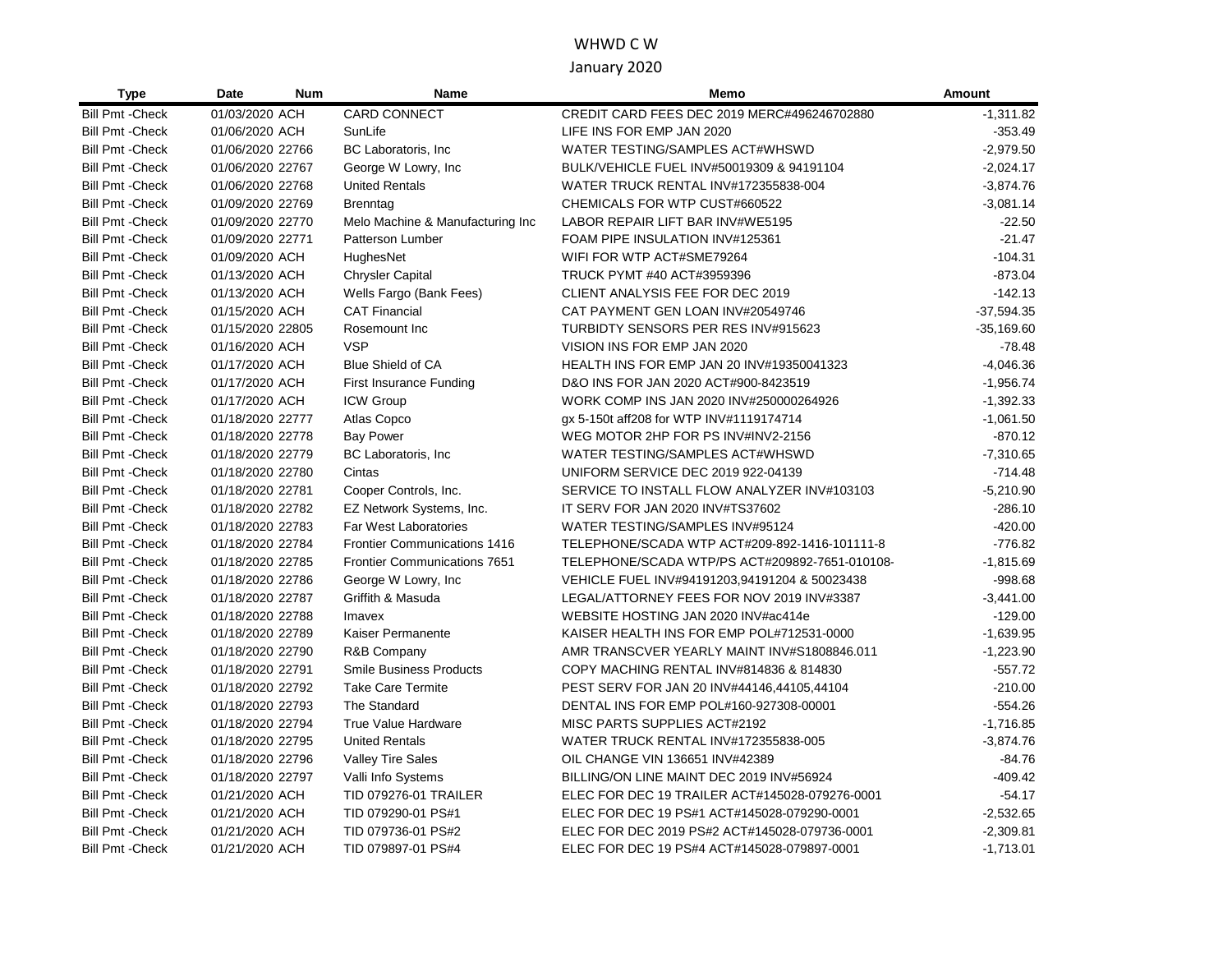#### WHWD C W

### January 2020

| <b>Bill Pmt - Check</b> | 01/21/2020 ACH   | TID 079952-01 PS#3                  | ELEC FOR DEC 19 PS#3 ACT#145028-079952-0001                                    | $-2,548.54$   |
|-------------------------|------------------|-------------------------------------|--------------------------------------------------------------------------------|---------------|
| <b>Bill Pmt - Check</b> | 01/21/2020 ACH   |                                     | TID 083142-01 EMERG COMM SYSTI ELEC FOR DEC 19 EMERG CS ACT#145028-083142-0001 | $-23.49$      |
| <b>Bill Pmt - Check</b> | 01/21/2020 ACH   | TID 083327-01 LAB                   | ELEC FOR DEC 19 WTP LAB ACT#145028-083327-000                                  | $-2,524.41$   |
| <b>Bill Pmt - Check</b> | 01/21/2020 ACH   | TID 083327-02 WTP                   | ELEC FOR DEC 19 WTP/OFFICE ACT#145028-088327-00                                | $-160.41$     |
| <b>Bill Pmt - Check</b> | 01/21/2020 ACH   | TID 094672-01 TANK/LIGHTS           | ELEC FOR DEC 19 PUMP/LIGHTS ACT#145028-094672-0                                | $-2,588.13$   |
| <b>Bill Pmt - Check</b> | 01/21/2020 ACH   | TID 095781-02 FLOW METER            | ELEC FOR DEC 19 FLOW MTR ACT#145028-095781-0002                                | $-20.17$      |
| <b>Bill Pmt - Check</b> | 01/21/2020 ACH   | uAttend                             | TIME CLOCK MONTHLY MAINT ID#1183522                                            | $-42.07$      |
| <b>Bill Pmt - Check</b> | 01/21/2020 22801 | Frontier Communications 6017        | TELEPHONE WTP OFFICE ACT#6017                                                  | $-247.14$     |
| <b>Bill Pmt - Check</b> | 01/21/2020 22802 | <b>Frontier Communications 9493</b> | TELEPHONE OFFICE ACT#9493                                                      | $-344.02$     |
| <b>Bill Pmt - Check</b> | 01/21/2020 22803 | Office Depot                        | OFFICE SUPPLIES INV#426561382001                                               | $-188.87$     |
| <b>Bill Pmt - Check</b> | 01/21/2020 22804 | Verizon Wireless                    | CELL PHONE SERV DEC 2019 INV#9845940038                                        | $-318.27$     |
| <b>Bill Pmt - Check</b> | 01/24/2020 22807 | <b>Trophy Works</b>                 | NAME PLATE FOR NEW BOARD DIRECTOR INV#905866                                   | $-21.87$      |
| <b>Bill Pmt - Check</b> | 01/27/2020 ACH   | TID 079952-01 PS#3                  | ELEC FOR NOV 19 PS#3 ACT#145028-079952-0001                                    | $-2,080.55$   |
| <b>Bill Pmt - Check</b> | 01/31/2020 ACH   | <b>Chrysler Capital</b>             | TRUCK PAYMENT #40 ACT#7792947                                                  | $-999.93$     |
| <b>Bill Pmt - Check</b> | 01/31/2020 ACH   | <b>Chrysler Capital</b>             | TRUCK PAYMENT #40 ACT#7805194                                                  | $-793.25$     |
| Check                   | 01/09/2020 22772 | Muhibullah Sahak                    | Deposit refund act#1904-OW                                                     | $-38.80$      |
| Check                   | 01/09/2020 22773 | <b>Brian Dougherty</b>              | Deposit refund 20560 Sarazen LN act#2001-ow                                    | $-244.64$     |
| Check                   | 01/09/2020 22774 | <b>Ruben Smith</b>                  | Deposit refund on account 20768 Fairway Dr Act#2109                            | $-298.51$     |
| Check                   | 01/09/2020 22775 | <b>Molly Tree</b>                   | Deposit refund 9521 Sarazen Ct Act#2244                                        | $-261.10$     |
| Check                   | 01/09/2020 22776 | MICHAEL ROBERGE                     | Overpayment on closed account 9694 Cabernet Ct                                 | $-106.63$     |
| Check                   | 01/09/2020 NP    | <b>Accounting Manager</b>           | Deposit refund account 1222-01                                                 | 0.00          |
| Check                   | 01/22/2020 22806 | Quian Betty Xie                     | DEPOSIT REFUND ACT 2315-00 9500 SARAZEN CT                                     | $-57.31$      |
| Check                   | 01/29/2020       |                                     | Ret'd check                                                                    | $-165.00$     |
| Check                   | 01/31/2020       |                                     | Ret'd check act#1315-00                                                        | $-800.00$     |
|                         |                  |                                     |                                                                                | $-149,815.50$ |
| Deposit                 | 01/01/2020       |                                     | Deposit                                                                        | 713.66        |
| Deposit                 | 01/01/2020       |                                     | Deposit                                                                        | 1,365.49      |
| Deposit                 | 01/06/2020       |                                     | Deposit                                                                        | 2,824.85      |
| Deposit                 | 01/06/2020       |                                     | Deposit                                                                        | 1,200.00      |
| Deposit                 | 01/06/2020       |                                     | Deposit                                                                        | 2,314.36      |
| Deposit                 | 01/06/2020       |                                     | Deposit                                                                        | 5,019.87      |
| Deposit                 | 01/06/2020       |                                     | Deposit                                                                        | 916.85        |
| Deposit                 | 01/06/2020       |                                     | Deposit                                                                        | 2,462.25      |
| Deposit                 | 01/07/2020       |                                     | Deposit                                                                        | 702.00        |
| Deposit                 | 01/07/2020       |                                     | Deposit                                                                        | 878.55        |
| Deposit                 | 01/07/2020       |                                     | Deposit                                                                        | 4,309.09      |
| Deposit                 | 01/08/2020       |                                     | Deposit                                                                        | 1,136.23      |
| Deposit                 | 01/08/2020       |                                     | Deposit                                                                        | 2,370.23      |
| Deposit                 | 01/09/2020       |                                     | Deposit                                                                        | 360.00        |
| Deposit                 | 01/09/2020       |                                     | Deposit                                                                        | 980.22        |
| Deposit                 | 01/09/2020       |                                     | Deposit                                                                        | 1,202.34      |
| Deposit                 | 01/10/2020       |                                     | Deposit                                                                        | 2,729.25      |
| Deposit                 | 01/10/2020       |                                     | Deposit                                                                        | 756.52        |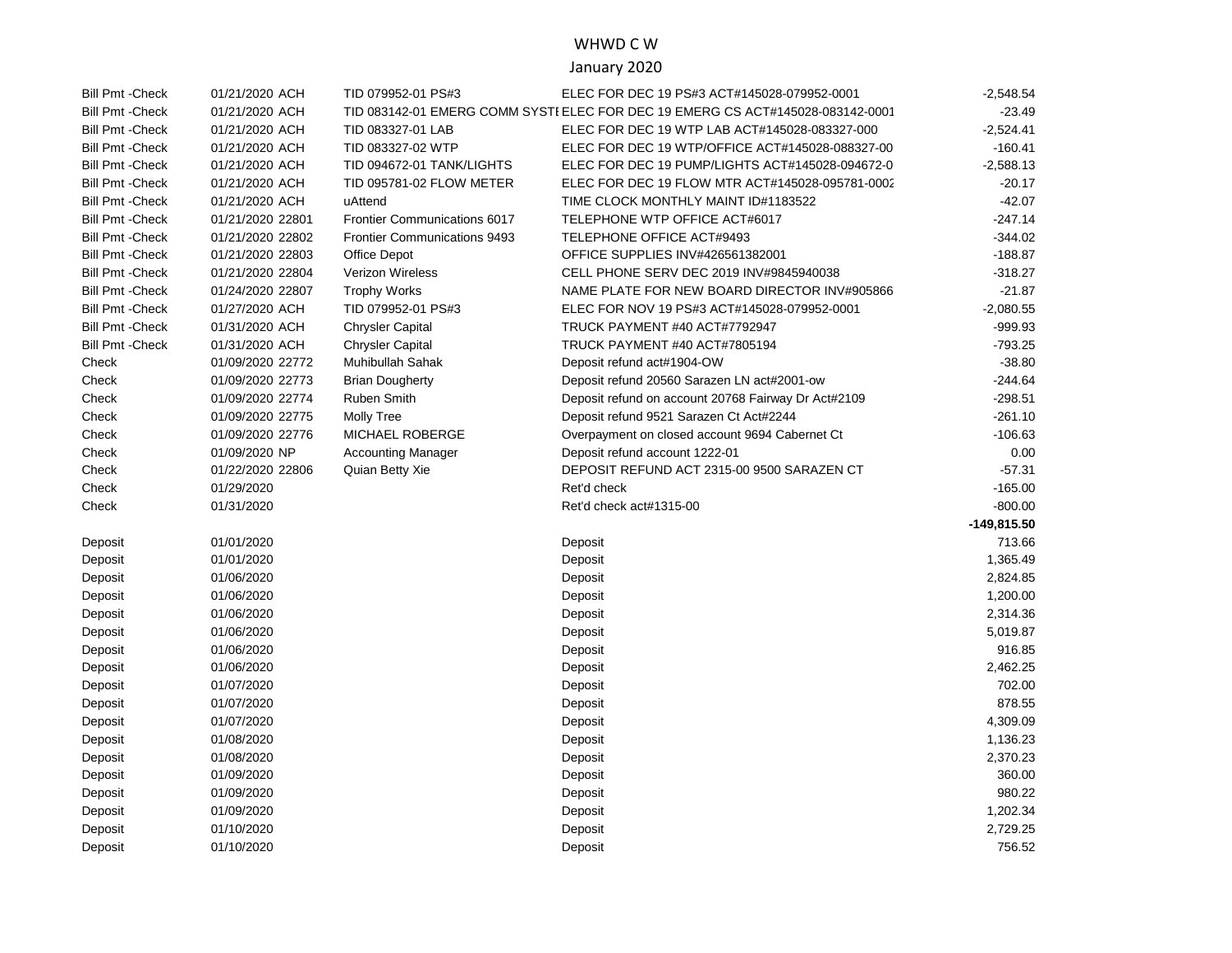# WHWD C W January 2020

| 01/13/2020<br>673.50<br>Deposit<br>Deposit<br>01/13/2020<br>2,555.52<br>Deposit<br>Deposit<br>01/13/2020<br>968.65<br>Deposit<br>Deposit<br>690.65<br>01/13/2020<br>Deposit<br>Deposit<br>01/14/2020<br>185.00<br>Deposit<br>Deposit<br>01/14/2020<br>1,530.68<br>Deposit<br>Deposit<br>Deposit<br>01/14/2020<br>1,534.67<br>Deposit<br>01/16/2020<br>2,707.94<br>Deposit<br>Deposit<br>01/16/2020<br>540.83<br>Deposit<br>Deposit<br>01/16/2020<br>2,404.01<br>Deposit<br>Deposit<br>01/16/2020<br>166.00<br>Deposit<br>Deposit<br>01/16/2020<br>1,151.91<br>Deposit<br>Deposit<br>01/17/2020<br>3,681.30<br>Deposit<br>Deposit<br>Deposit<br>01/17/2020<br>1,560.12<br>Deposit<br>500.83<br>Deposit<br>01/18/2020<br>Deposit<br>01/18/2020<br>1,015.04<br>Deposit<br>Deposit<br>01/18/2020<br>1,978.65<br>Deposit<br>Deposit<br>01/21/2020<br>3,118.73<br>Deposit<br><b>State Compensation Refund</b><br>Deposit<br>01/21/2020<br>1,824.74<br>Deposit<br>Deposit<br>01/21/2020<br>3,869.06<br>Deposit<br>Deposit<br>2,861.69<br>01/22/2020<br>Deposit<br>Deposit<br>01/22/2020<br>3,289.59<br>Deposit<br>Deposit<br>01/23/2020<br>400.00<br>Deposit<br>Deposit<br>01/23/2020<br>3,353.89<br>Deposit<br>Deposit<br>01/23/2020<br>2,376.87<br>Deposit<br>Deposit<br>171.00<br>Deposit<br>01/24/2020<br>Deposit<br>01/24/2020<br>878.21<br>Deposit<br>Deposit<br>01/24/2020<br>4,738.50<br>Deposit<br>Deposit<br>4,069.02<br>Deposit<br>01/27/2020<br>Deposit<br>Deposit<br>01/27/2020<br>7,196.94<br>Deposit<br>01/27/2020<br>Deposit<br>2,136.36<br>Deposit<br>340.65<br>Deposit<br>01/27/2020<br>Deposit<br>9,874.10<br>01/28/2020<br>Deposit<br>Deposit<br>01/28/2020<br>1,224.00<br>Deposit<br>Deposit<br>01/30/2020<br>1,046.28<br>Deposit<br>Deposit<br>914.62<br>01/30/2020<br>Deposit<br>Deposit<br>1,173.42<br>01/31/2020<br>Deposit<br>Deposit<br>115,026.73<br>California State Disbursement<br>$-181.84$<br>01/06/2020 22764<br>0600099<br><b>Liability Check</b><br>$-143.07$<br><b>Liability Check</b><br>01/06/2020 22765<br>California State Disbursement<br>0999006154-01 |         |            |         |              |
|--------------------------------------------------------------------------------------------------------------------------------------------------------------------------------------------------------------------------------------------------------------------------------------------------------------------------------------------------------------------------------------------------------------------------------------------------------------------------------------------------------------------------------------------------------------------------------------------------------------------------------------------------------------------------------------------------------------------------------------------------------------------------------------------------------------------------------------------------------------------------------------------------------------------------------------------------------------------------------------------------------------------------------------------------------------------------------------------------------------------------------------------------------------------------------------------------------------------------------------------------------------------------------------------------------------------------------------------------------------------------------------------------------------------------------------------------------------------------------------------------------------------------------------------------------------------------------------------------------------------------------------------------------------------------------------------------------------------------------------------------------------------------------------------------------------------------------------------------------------------------------------------------------------------------------------------------------------------------------------------------------------------------------------------------------------------------------------------|---------|------------|---------|--------------|
|                                                                                                                                                                                                                                                                                                                                                                                                                                                                                                                                                                                                                                                                                                                                                                                                                                                                                                                                                                                                                                                                                                                                                                                                                                                                                                                                                                                                                                                                                                                                                                                                                                                                                                                                                                                                                                                                                                                                                                                                                                                                                            | Deposit | 01/11/2020 | Deposit | 4,082.00     |
|                                                                                                                                                                                                                                                                                                                                                                                                                                                                                                                                                                                                                                                                                                                                                                                                                                                                                                                                                                                                                                                                                                                                                                                                                                                                                                                                                                                                                                                                                                                                                                                                                                                                                                                                                                                                                                                                                                                                                                                                                                                                                            |         |            |         |              |
|                                                                                                                                                                                                                                                                                                                                                                                                                                                                                                                                                                                                                                                                                                                                                                                                                                                                                                                                                                                                                                                                                                                                                                                                                                                                                                                                                                                                                                                                                                                                                                                                                                                                                                                                                                                                                                                                                                                                                                                                                                                                                            |         |            |         |              |
|                                                                                                                                                                                                                                                                                                                                                                                                                                                                                                                                                                                                                                                                                                                                                                                                                                                                                                                                                                                                                                                                                                                                                                                                                                                                                                                                                                                                                                                                                                                                                                                                                                                                                                                                                                                                                                                                                                                                                                                                                                                                                            |         |            |         |              |
|                                                                                                                                                                                                                                                                                                                                                                                                                                                                                                                                                                                                                                                                                                                                                                                                                                                                                                                                                                                                                                                                                                                                                                                                                                                                                                                                                                                                                                                                                                                                                                                                                                                                                                                                                                                                                                                                                                                                                                                                                                                                                            |         |            |         |              |
|                                                                                                                                                                                                                                                                                                                                                                                                                                                                                                                                                                                                                                                                                                                                                                                                                                                                                                                                                                                                                                                                                                                                                                                                                                                                                                                                                                                                                                                                                                                                                                                                                                                                                                                                                                                                                                                                                                                                                                                                                                                                                            |         |            |         |              |
|                                                                                                                                                                                                                                                                                                                                                                                                                                                                                                                                                                                                                                                                                                                                                                                                                                                                                                                                                                                                                                                                                                                                                                                                                                                                                                                                                                                                                                                                                                                                                                                                                                                                                                                                                                                                                                                                                                                                                                                                                                                                                            |         |            |         |              |
|                                                                                                                                                                                                                                                                                                                                                                                                                                                                                                                                                                                                                                                                                                                                                                                                                                                                                                                                                                                                                                                                                                                                                                                                                                                                                                                                                                                                                                                                                                                                                                                                                                                                                                                                                                                                                                                                                                                                                                                                                                                                                            |         |            |         |              |
|                                                                                                                                                                                                                                                                                                                                                                                                                                                                                                                                                                                                                                                                                                                                                                                                                                                                                                                                                                                                                                                                                                                                                                                                                                                                                                                                                                                                                                                                                                                                                                                                                                                                                                                                                                                                                                                                                                                                                                                                                                                                                            |         |            |         |              |
|                                                                                                                                                                                                                                                                                                                                                                                                                                                                                                                                                                                                                                                                                                                                                                                                                                                                                                                                                                                                                                                                                                                                                                                                                                                                                                                                                                                                                                                                                                                                                                                                                                                                                                                                                                                                                                                                                                                                                                                                                                                                                            |         |            |         |              |
|                                                                                                                                                                                                                                                                                                                                                                                                                                                                                                                                                                                                                                                                                                                                                                                                                                                                                                                                                                                                                                                                                                                                                                                                                                                                                                                                                                                                                                                                                                                                                                                                                                                                                                                                                                                                                                                                                                                                                                                                                                                                                            |         |            |         |              |
|                                                                                                                                                                                                                                                                                                                                                                                                                                                                                                                                                                                                                                                                                                                                                                                                                                                                                                                                                                                                                                                                                                                                                                                                                                                                                                                                                                                                                                                                                                                                                                                                                                                                                                                                                                                                                                                                                                                                                                                                                                                                                            |         |            |         |              |
|                                                                                                                                                                                                                                                                                                                                                                                                                                                                                                                                                                                                                                                                                                                                                                                                                                                                                                                                                                                                                                                                                                                                                                                                                                                                                                                                                                                                                                                                                                                                                                                                                                                                                                                                                                                                                                                                                                                                                                                                                                                                                            |         |            |         |              |
|                                                                                                                                                                                                                                                                                                                                                                                                                                                                                                                                                                                                                                                                                                                                                                                                                                                                                                                                                                                                                                                                                                                                                                                                                                                                                                                                                                                                                                                                                                                                                                                                                                                                                                                                                                                                                                                                                                                                                                                                                                                                                            |         |            |         |              |
|                                                                                                                                                                                                                                                                                                                                                                                                                                                                                                                                                                                                                                                                                                                                                                                                                                                                                                                                                                                                                                                                                                                                                                                                                                                                                                                                                                                                                                                                                                                                                                                                                                                                                                                                                                                                                                                                                                                                                                                                                                                                                            |         |            |         |              |
|                                                                                                                                                                                                                                                                                                                                                                                                                                                                                                                                                                                                                                                                                                                                                                                                                                                                                                                                                                                                                                                                                                                                                                                                                                                                                                                                                                                                                                                                                                                                                                                                                                                                                                                                                                                                                                                                                                                                                                                                                                                                                            |         |            |         |              |
|                                                                                                                                                                                                                                                                                                                                                                                                                                                                                                                                                                                                                                                                                                                                                                                                                                                                                                                                                                                                                                                                                                                                                                                                                                                                                                                                                                                                                                                                                                                                                                                                                                                                                                                                                                                                                                                                                                                                                                                                                                                                                            |         |            |         |              |
|                                                                                                                                                                                                                                                                                                                                                                                                                                                                                                                                                                                                                                                                                                                                                                                                                                                                                                                                                                                                                                                                                                                                                                                                                                                                                                                                                                                                                                                                                                                                                                                                                                                                                                                                                                                                                                                                                                                                                                                                                                                                                            |         |            |         |              |
|                                                                                                                                                                                                                                                                                                                                                                                                                                                                                                                                                                                                                                                                                                                                                                                                                                                                                                                                                                                                                                                                                                                                                                                                                                                                                                                                                                                                                                                                                                                                                                                                                                                                                                                                                                                                                                                                                                                                                                                                                                                                                            |         |            |         |              |
|                                                                                                                                                                                                                                                                                                                                                                                                                                                                                                                                                                                                                                                                                                                                                                                                                                                                                                                                                                                                                                                                                                                                                                                                                                                                                                                                                                                                                                                                                                                                                                                                                                                                                                                                                                                                                                                                                                                                                                                                                                                                                            |         |            |         |              |
|                                                                                                                                                                                                                                                                                                                                                                                                                                                                                                                                                                                                                                                                                                                                                                                                                                                                                                                                                                                                                                                                                                                                                                                                                                                                                                                                                                                                                                                                                                                                                                                                                                                                                                                                                                                                                                                                                                                                                                                                                                                                                            |         |            |         |              |
|                                                                                                                                                                                                                                                                                                                                                                                                                                                                                                                                                                                                                                                                                                                                                                                                                                                                                                                                                                                                                                                                                                                                                                                                                                                                                                                                                                                                                                                                                                                                                                                                                                                                                                                                                                                                                                                                                                                                                                                                                                                                                            |         |            |         |              |
|                                                                                                                                                                                                                                                                                                                                                                                                                                                                                                                                                                                                                                                                                                                                                                                                                                                                                                                                                                                                                                                                                                                                                                                                                                                                                                                                                                                                                                                                                                                                                                                                                                                                                                                                                                                                                                                                                                                                                                                                                                                                                            |         |            |         |              |
|                                                                                                                                                                                                                                                                                                                                                                                                                                                                                                                                                                                                                                                                                                                                                                                                                                                                                                                                                                                                                                                                                                                                                                                                                                                                                                                                                                                                                                                                                                                                                                                                                                                                                                                                                                                                                                                                                                                                                                                                                                                                                            |         |            |         |              |
|                                                                                                                                                                                                                                                                                                                                                                                                                                                                                                                                                                                                                                                                                                                                                                                                                                                                                                                                                                                                                                                                                                                                                                                                                                                                                                                                                                                                                                                                                                                                                                                                                                                                                                                                                                                                                                                                                                                                                                                                                                                                                            |         |            |         |              |
|                                                                                                                                                                                                                                                                                                                                                                                                                                                                                                                                                                                                                                                                                                                                                                                                                                                                                                                                                                                                                                                                                                                                                                                                                                                                                                                                                                                                                                                                                                                                                                                                                                                                                                                                                                                                                                                                                                                                                                                                                                                                                            |         |            |         |              |
|                                                                                                                                                                                                                                                                                                                                                                                                                                                                                                                                                                                                                                                                                                                                                                                                                                                                                                                                                                                                                                                                                                                                                                                                                                                                                                                                                                                                                                                                                                                                                                                                                                                                                                                                                                                                                                                                                                                                                                                                                                                                                            |         |            |         |              |
|                                                                                                                                                                                                                                                                                                                                                                                                                                                                                                                                                                                                                                                                                                                                                                                                                                                                                                                                                                                                                                                                                                                                                                                                                                                                                                                                                                                                                                                                                                                                                                                                                                                                                                                                                                                                                                                                                                                                                                                                                                                                                            |         |            |         |              |
|                                                                                                                                                                                                                                                                                                                                                                                                                                                                                                                                                                                                                                                                                                                                                                                                                                                                                                                                                                                                                                                                                                                                                                                                                                                                                                                                                                                                                                                                                                                                                                                                                                                                                                                                                                                                                                                                                                                                                                                                                                                                                            |         |            |         |              |
|                                                                                                                                                                                                                                                                                                                                                                                                                                                                                                                                                                                                                                                                                                                                                                                                                                                                                                                                                                                                                                                                                                                                                                                                                                                                                                                                                                                                                                                                                                                                                                                                                                                                                                                                                                                                                                                                                                                                                                                                                                                                                            |         |            |         |              |
|                                                                                                                                                                                                                                                                                                                                                                                                                                                                                                                                                                                                                                                                                                                                                                                                                                                                                                                                                                                                                                                                                                                                                                                                                                                                                                                                                                                                                                                                                                                                                                                                                                                                                                                                                                                                                                                                                                                                                                                                                                                                                            |         |            |         |              |
|                                                                                                                                                                                                                                                                                                                                                                                                                                                                                                                                                                                                                                                                                                                                                                                                                                                                                                                                                                                                                                                                                                                                                                                                                                                                                                                                                                                                                                                                                                                                                                                                                                                                                                                                                                                                                                                                                                                                                                                                                                                                                            |         |            |         |              |
|                                                                                                                                                                                                                                                                                                                                                                                                                                                                                                                                                                                                                                                                                                                                                                                                                                                                                                                                                                                                                                                                                                                                                                                                                                                                                                                                                                                                                                                                                                                                                                                                                                                                                                                                                                                                                                                                                                                                                                                                                                                                                            |         |            |         |              |
|                                                                                                                                                                                                                                                                                                                                                                                                                                                                                                                                                                                                                                                                                                                                                                                                                                                                                                                                                                                                                                                                                                                                                                                                                                                                                                                                                                                                                                                                                                                                                                                                                                                                                                                                                                                                                                                                                                                                                                                                                                                                                            |         |            |         |              |
|                                                                                                                                                                                                                                                                                                                                                                                                                                                                                                                                                                                                                                                                                                                                                                                                                                                                                                                                                                                                                                                                                                                                                                                                                                                                                                                                                                                                                                                                                                                                                                                                                                                                                                                                                                                                                                                                                                                                                                                                                                                                                            |         |            |         |              |
|                                                                                                                                                                                                                                                                                                                                                                                                                                                                                                                                                                                                                                                                                                                                                                                                                                                                                                                                                                                                                                                                                                                                                                                                                                                                                                                                                                                                                                                                                                                                                                                                                                                                                                                                                                                                                                                                                                                                                                                                                                                                                            |         |            |         |              |
|                                                                                                                                                                                                                                                                                                                                                                                                                                                                                                                                                                                                                                                                                                                                                                                                                                                                                                                                                                                                                                                                                                                                                                                                                                                                                                                                                                                                                                                                                                                                                                                                                                                                                                                                                                                                                                                                                                                                                                                                                                                                                            |         |            |         |              |
|                                                                                                                                                                                                                                                                                                                                                                                                                                                                                                                                                                                                                                                                                                                                                                                                                                                                                                                                                                                                                                                                                                                                                                                                                                                                                                                                                                                                                                                                                                                                                                                                                                                                                                                                                                                                                                                                                                                                                                                                                                                                                            |         |            |         |              |
|                                                                                                                                                                                                                                                                                                                                                                                                                                                                                                                                                                                                                                                                                                                                                                                                                                                                                                                                                                                                                                                                                                                                                                                                                                                                                                                                                                                                                                                                                                                                                                                                                                                                                                                                                                                                                                                                                                                                                                                                                                                                                            |         |            |         |              |
|                                                                                                                                                                                                                                                                                                                                                                                                                                                                                                                                                                                                                                                                                                                                                                                                                                                                                                                                                                                                                                                                                                                                                                                                                                                                                                                                                                                                                                                                                                                                                                                                                                                                                                                                                                                                                                                                                                                                                                                                                                                                                            |         |            |         |              |
|                                                                                                                                                                                                                                                                                                                                                                                                                                                                                                                                                                                                                                                                                                                                                                                                                                                                                                                                                                                                                                                                                                                                                                                                                                                                                                                                                                                                                                                                                                                                                                                                                                                                                                                                                                                                                                                                                                                                                                                                                                                                                            |         |            |         |              |
| <b>Liability Check</b><br>01/09/2020<br>QuickBooks Payroll Service<br>Created by Payroll Service on 01/06/2020                                                                                                                                                                                                                                                                                                                                                                                                                                                                                                                                                                                                                                                                                                                                                                                                                                                                                                                                                                                                                                                                                                                                                                                                                                                                                                                                                                                                                                                                                                                                                                                                                                                                                                                                                                                                                                                                                                                                                                             |         |            |         | $-18,199.76$ |
| <b>Liability Check</b><br>01/21/2020 22798<br>California State Disbursement<br>0600099<br>$-181.84$                                                                                                                                                                                                                                                                                                                                                                                                                                                                                                                                                                                                                                                                                                                                                                                                                                                                                                                                                                                                                                                                                                                                                                                                                                                                                                                                                                                                                                                                                                                                                                                                                                                                                                                                                                                                                                                                                                                                                                                        |         |            |         |              |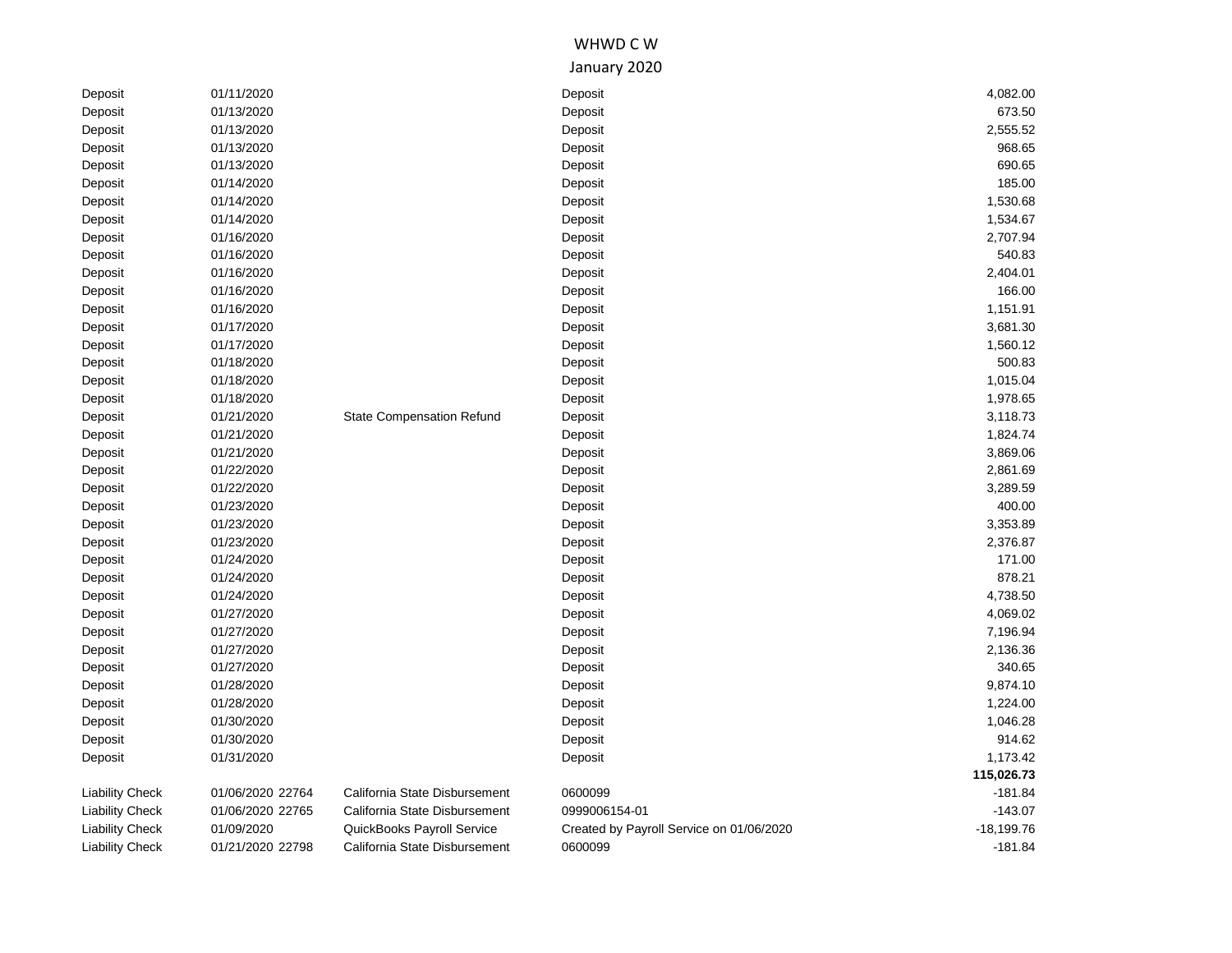# WHWD C W

### January 2020

| <b>Liability Check</b> | 01/21/2020 22799 | California State Disbursement | 0999006154-01                                | $-143.07$           |
|------------------------|------------------|-------------------------------|----------------------------------------------|---------------------|
| <b>Liability Check</b> | 01/23/2020       | QuickBooks Payroll Service    | Created by Payroll Service on 01/21/2020     | $-18,071.31$        |
| <b>Liability Check</b> | 01/24/2020 ACH   | Aflac                         |                                              | $-560.04$           |
| Paycheck               | 01/10/2020 DD    | Jaime Arevelo                 | <b>Direct Deposit</b>                        | 0.00                |
| Paycheck               | 01/10/2020 DD    | Liset Arevelo                 | <b>Direct Deposit</b>                        | 0.00                |
| Paycheck               | 01/10/2020 DD    | <b>Hector G Chavez</b>        | <b>Direct Deposit</b>                        | 0.00                |
| Paycheck               | 01/10/2020 DD    | Darren Johnson                | <b>Direct Deposit</b>                        | 0.00                |
| Paycheck               | 01/10/2020 DD    | Michael P Lambert             | <b>Direct Deposit</b>                        | 0.00                |
| Paycheck               | 01/10/2020 DD    | Karie Lewis                   | <b>Direct Deposit</b>                        | 0.00                |
| Paycheck               | 01/10/2020 DD    | Lupe Montelongo               | <b>Direct Deposit</b>                        | 0.00                |
| Paycheck               | 01/10/2020 22763 | Leroy J Phillips              |                                              | -732.39             |
| Paycheck               | 01/10/2020 DD    | Tracy D Taylor                | <b>Direct Deposit</b>                        | 0.00                |
| Paycheck               | 01/10/2020 DD    | Jerry Phillips                | <b>Direct Deposit</b>                        | 0.00                |
| Paycheck               | 01/10/2020 DD    | <b>Ronald Demmers</b>         | <b>Direct Deposit</b>                        | 0.00                |
| Paycheck               | 01/24/2020 DD    | Jaime Arevelo                 | <b>Direct Deposit</b>                        | 0.00                |
| Paycheck               | 01/24/2020 DD    | Liset Arevelo                 | <b>Direct Deposit</b>                        | 0.00                |
| Paycheck               | 01/24/2020 DD    | <b>Hector G Chavez</b>        | <b>Direct Deposit</b>                        | 0.00                |
| Paycheck               | 01/24/2020 DD    | Darren Johnson                | <b>Direct Deposit</b>                        | 0.00                |
| Paycheck               | 01/24/2020 DD    | Michael P Lambert             | <b>Direct Deposit</b>                        | 0.00                |
| Paycheck               | 01/24/2020 DD    | Karie Lewis                   | <b>Direct Deposit</b>                        | 0.00                |
| Paycheck               | 01/24/2020 DD    | Lupe Montelongo               | <b>Direct Deposit</b>                        | 0.00                |
| Paycheck               | 01/24/2020 22800 | Leroy J Phillips              |                                              | $-874.70$           |
| Paycheck               | 01/24/2020 DD    | Tracy D Taylor                | <b>Direct Deposit</b>                        | 0.00                |
| Paycheck               | 01/24/2020 DD    | Jerry Phillips                | <b>Direct Deposit</b>                        | 0.00                |
| Paycheck               | 01/24/2020 DD    | <b>Ronald Demmers</b>         | <b>Direct Deposit</b>                        | 0.00                |
|                        |                  |                               |                                              | $-39,088.02$        |
| Transfer               | 01/15/2020       |                               | Funds Transfer Rosemount Inv per Res 2019-11 | 35,169.60           |
| Transfer               | 01/21/2020       |                               | Funds Transfer PER RESOLUTION 2020-01        | 50,000.00           |
|                        |                  |                               |                                              | 85,169.60           |
|                        |                  |                               | <b>JAN EXPENSES</b>                          | \$<br>(149, 815.50) |
|                        |                  |                               | <b>JAN DEPOSITS</b>                          | \$<br>115,026.73    |
|                        |                  |                               | <b>JAN PAYROLL</b>                           | \$<br>(39,088.02)   |
|                        |                  |                               | <b>JAN TRANSFERS</b>                         | \$<br>85,169.60     |
|                        |                  |                               |                                              | \$<br>11,292.81     |